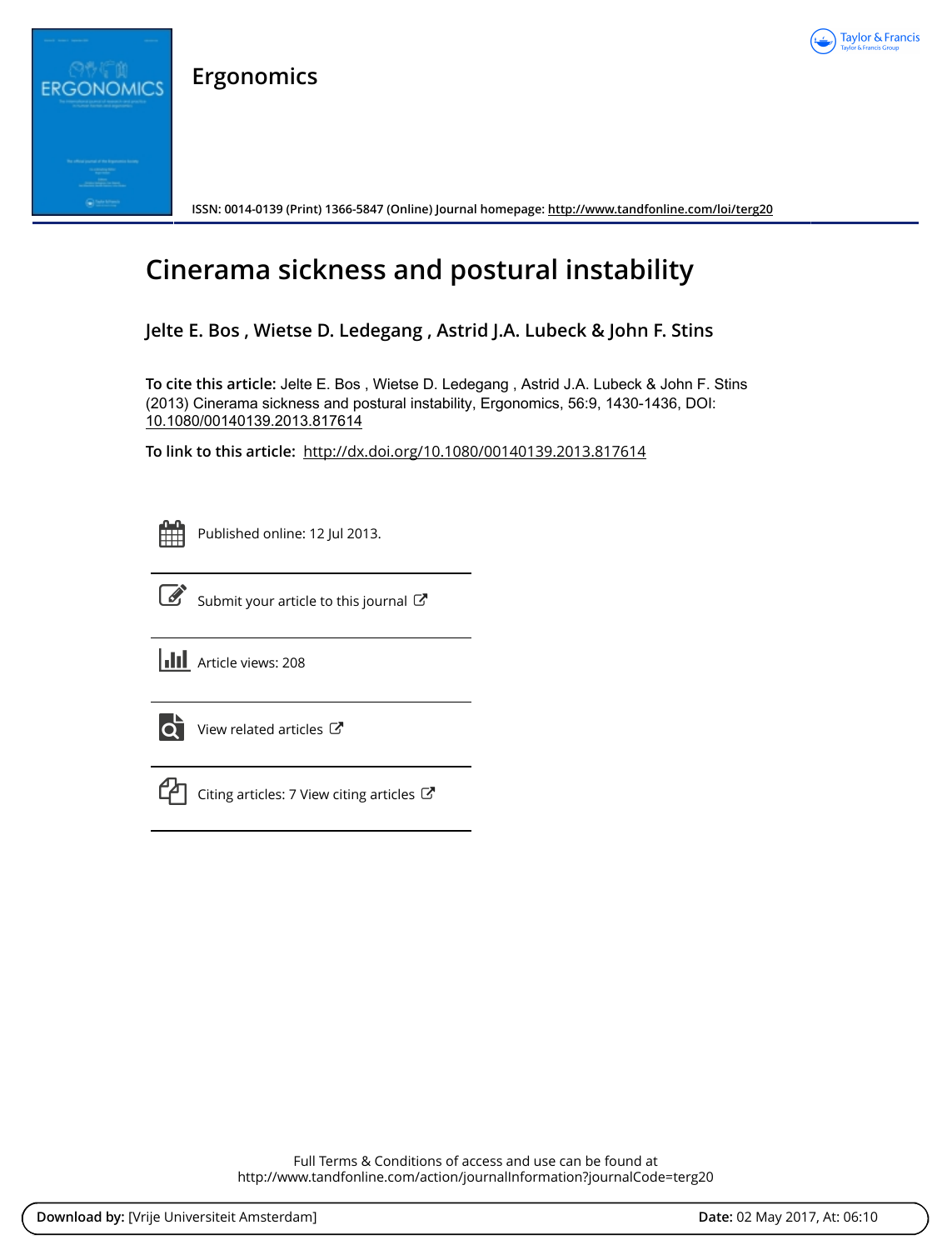

# Cinerama sickness and postural instability

Jelte E. Bos<sup>a,b\*</sup>, Wietse D. Ledegang<sup>a1</sup>, Astrid J.A. Lubeck<sup>b2</sup> and John F. Stins<sup>b3</sup>

 ${}^a$ TNO Perceptual and Cognitive Systems, P.O. Box 23, 3769 ZG Soesterberg, the Netherlands;  ${}^b$ Faculty of Human Movement Sciences, Research Institute MOVE, VU University, Van der Boechorststraat 9, 1081 BT Amsterdam, the Netherlands

(Received 13 February 2013; final version received 26 April 2013)

Motion sickness symptoms and increased postural instability induced by motion pictures have been reported in a laboratory, but not in a real cinema. We, therefore, carried out an observational study recording sickness severity and postural instability in 19 subjects before, immediately and 45 min after watching a 1 h 3D aviation documentary in a cinema. Sickness was significantly larger right after the movie than before, and in a lesser extent still so after 45 min. The average standard deviation of the lateral centre of pressure excursions was significantly larger only right afterwards. When low-pass filtered at 0.1 Hz, lateral and for-aft excursions were both significantly larger right after the movie, while for-aft excursions then remained larger even after 45 min. Speculating on previous findings, we predict more sickness and postural instability in 3D than in 2D movies, also suggesting a possible, but yet unknown risk for work-related activities and vehicle operation.

Practitioner Summary: Watching motion pictures may be sickening and posturally destabilising, but effects in a cinema are unknown. We, therefore, carried out an observational study showing that sickness then is mainly an issue during the exposure while postural instability is an issue afterwards.

Keywords: visually induced motion sickness; cybersickness; cinerama sickness; postural instability; balance

## 1. Introduction

It has been shown that watching motion pictures may cause increased postural instability and motion sickness, or more specifically visually induced motion sickness. The latter includes cybersickness, simulator sickness and cinerama sickness. This has been shown extensively in laboratory settings (e.g. Cobb 1999; Horlings et al. 2009), and when using flight simulators (e.g. Kennedy, Berbaum, and Lilienthal 1997; Kennedy and Stanney 1996). A positive correlation between postural instability and visually induced motion sickness has also been reported (Fukuda 1975; Owen, Leadbetter, and Yardley 1998; Stoffregen and Smart 1998; Takahashi et al. 1992; van Emmerik, de Vries, and Bos 2011). Yet, negative correlations have been reported as well (Reed-Jones et al. 2008; Stoffregen et al. 2008). Conversely, it has been shown that certain optic (flow) patterns may help to reduce physically induced motion sickness (Feenstra, Bos, and van Gent 2011), and to reduce vertigo in case of a malfunctioning vestibular system (Loader et al. 2007; Pavlou et al. 2004). Theories explaining these observations include ecological (Riccio and Stoffregen 1991) and control theoretical principles including specific visual – vestibular interactions (Bos 2011; Bos, Bles, and Groen 2008). The vast majority of the observations listed above concern 2D visual motion, where the same images are presented to both eyes. Presenting two slightly different images to the two eyes allows a 3D percept. With the increasing popularity of 3D movies, especially since Avatar in 2009, the number of press and internet comments on headaches, blurred vision and motion sickness symptoms has increased. According to Berezin (2010), up to 30% of 3D cinema attendants have ocular complaints. Yet, data on cinerama sickness and postural instability in a genuine cinema setting are still lacking. Moreover, if these effects persist after exposure, this might have safety consequences for work-related activities and vehicle operation.

We, therefore, aimed at testing the hypothesis that sickness and postural instability can be an issue during and/or after watching a 3D movie in a regular cinema setting. Given the assumed visual – vestibular interactions referred to (Bos 2011; Bos, Bles, and Groen 2008), with the vestibular system typically exhibiting relatively fast and the visual system showing relatively slow behaviour (de Wit et al. 1999), we also made a distinction between postural effects per se and those specifically in the low-frequency range. Although a comparison between the effect of 2D and 3D movies would be worthwhile, this was not an option within the present context of an observational study, and may better fit a laboratory setting. This paper, therefore, only presents data in response to watching a 3D movie in a real cinema, while yet elaborating theoretically on possible 2D/3D differences, both issues being of interest from a (social) ergonomics point of view.

<sup>\*</sup>Corresponding author. Email: Jelte.Bos@tno.nl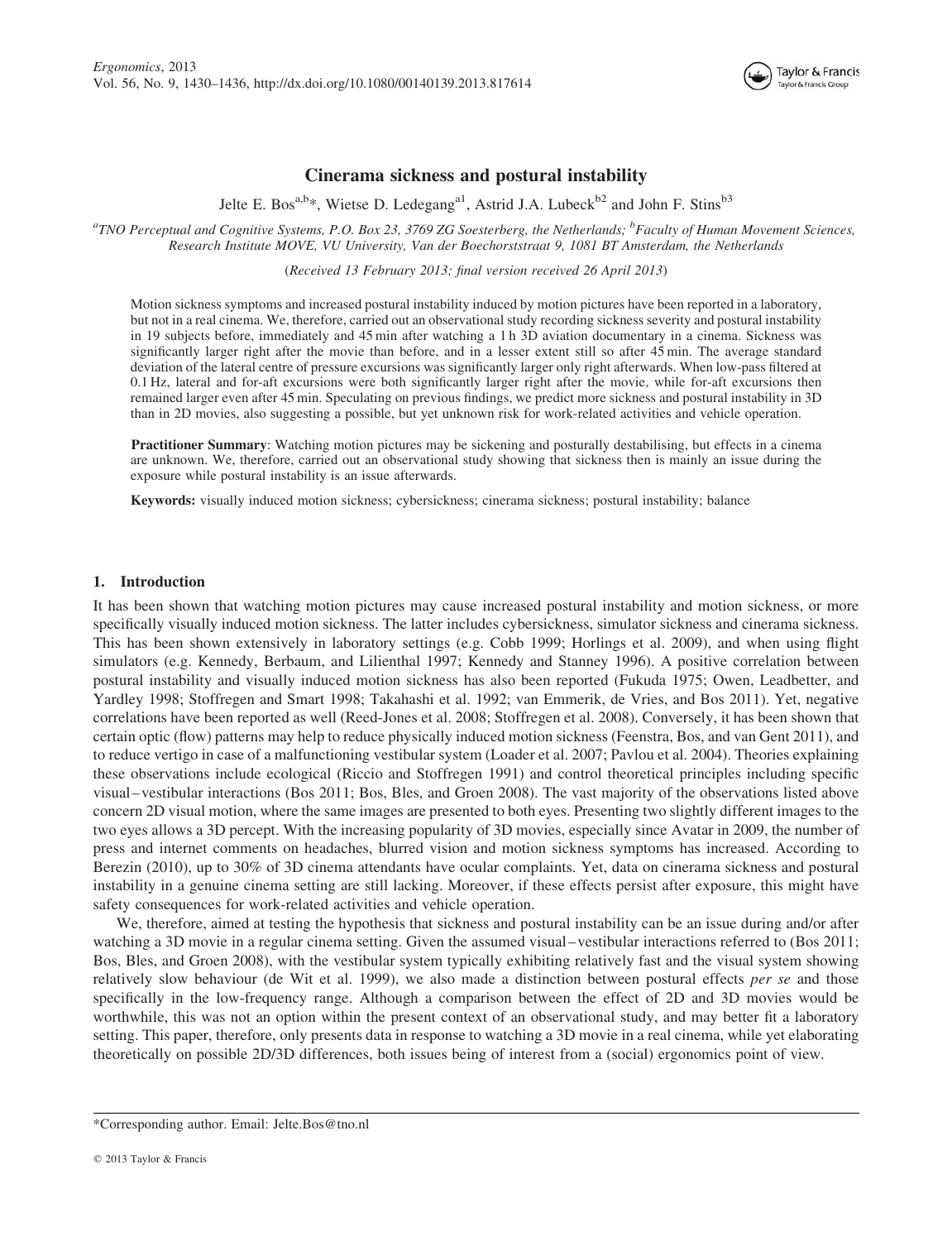## 2. Methods

# 2.1. Cinema setting

Postural stability was measured immediately before, right after and about 45 min after subjects watched a 3D aviation documentary for at least 1 h in a modern cinema. The subjects participating were all seated in the centre of the theatre on three consecutive rows. The screen was  $9 \text{ m} \times 5 \text{ m}$  (w  $\times h$ ), and the average viewing distance was 7 m, resulting in an average field of view of about  $65^{\circ} \times 39^{\circ}$ . Circular polarised glasses were used to present two different image sequences to both eyes of the viewers.

#### 2.2. Measurements

In this study, we rated the subjects' sickness severity on a single valued  $0-10$  point misery scale (MISC): 0 indicating no problems at all and 10 vomiting (see also van Emmerik, de Vries, and Bos 2011). This scale exploits the fact that nausea (rated MISC 6 and up) is often preceded by other symptoms (rated 5 or less), such as dizziness, headache, (cold) sweat and stomach awareness.

Postural stability was measured during 60 s of quiet standing on a Nintendo Wii Balance Board<sup>TM</sup>, approx. 32 cm  $\times$  51 cm  $\times$  5 cm, connected to a PC by means of Bluetooth, sampled at 40 Hz and low-pass filtered at 1 Hz. Following van Emmerik, de Vries, and Bos (2011), subjects had their feet in tandem stance (slightly apart to fit on the balance board), their hands resting on the contralateral shoulder, their heads slightly tilted backwards, eyes closed and their feet in a sharpened Romberg-like manner (Khasnis and Gokula 2003). To assess specifically low-frequency postural behaviour, time series were also low-pass filtered with a cut-off frequency of 0.1 Hz. Postural instability was quantified by means of the standard deviations  $(\sigma)$  of the centre of pressure in the for-aft  $(x)$  and lateral  $(y)$  directions for both frequency ranges. All individual post-measurements were then normalised by dividing their values by the matching pre-measurement values to control for individual differences in weight and stature. Van Emmerik, de Vries, and Bos (2011) used the same set-up and showed that without a specific intervention this ratio tended to decrease over a one-hour interval.

Two balance boards were available for simultaneous use, each subject carrying out her or his three tests with one board only. MISC ratings were taken just in advance of the balance tests. One combined MISC/postural stability measurement took less than 2 min.

# 2.3. Subjects and procedures

This study was approved by the TNO Human Factors institutional Review Board on Experiments with Human Subjects. Nineteen subjects, 9 females and 10 males, in the age range of 21–66 years with an average of 42 years responded to an invitation to participate. They were given written information about the purpose of the experiment beforehand. After arrival at the cinema, they were given further explanation of the procedures, and they all gave their written informed consent. Baseline (momentary) MISC ratings and postural instability were measured in the foyer of the cinema, and are referred to as the pre-measurements. Subjects were then handed the polarised glasses, which could be worn over their own glasses, and they all watched a 60-min 3D aviation documentary with ample scene motion in all degrees of freedom. After the end of the documentary, the movie was restarted and subjects were taken out of the theatre one after the other with an average interval of 87 s to immediately carry out the post-exposure MISC and postural stability measurements. Actual average exposure to the movie was 74 min, in the range of 60– 86 min. Right after the movie, subjects were asked to rate their maximum MISC score over the entire exposure. These measurements are referred to as the post1-measurements. And 36–64 min thereafter, with an average of 47 min, MISC and postural stability were measured once again, referred to as the post2-measurements.

Student's (paired) t-tests were used to calculate significances for differences, and Fisher's exact test to calculate the probability of finding specifically the observed number of subjects showing an instability ratio larger than 1 due to chance. Pearson linear correlation coefficients and significance levels were calculated relating individual MISC and postural stability ratios. A critical significance limit of 0.05 was adopted for all tests.

#### 3. Results

Figure 1 shows the average MISC ratings before, during and after the movie exposure. Apart from the observation that at all times the average MISC was significantly larger than  $0 (p < 0.05)$ , the post1-values differed significantly from the baseline pre-values ( $p = 0.003$ ). The post2 measurements were only marginally higher than the pre-values ( $p = 0.07$ ). In addition to the number of subjects who did not feel perfectly well (i.e. MISC  $> 0$ ), 5 out of 19 felt nauseated during the exposure, and one vomited twice.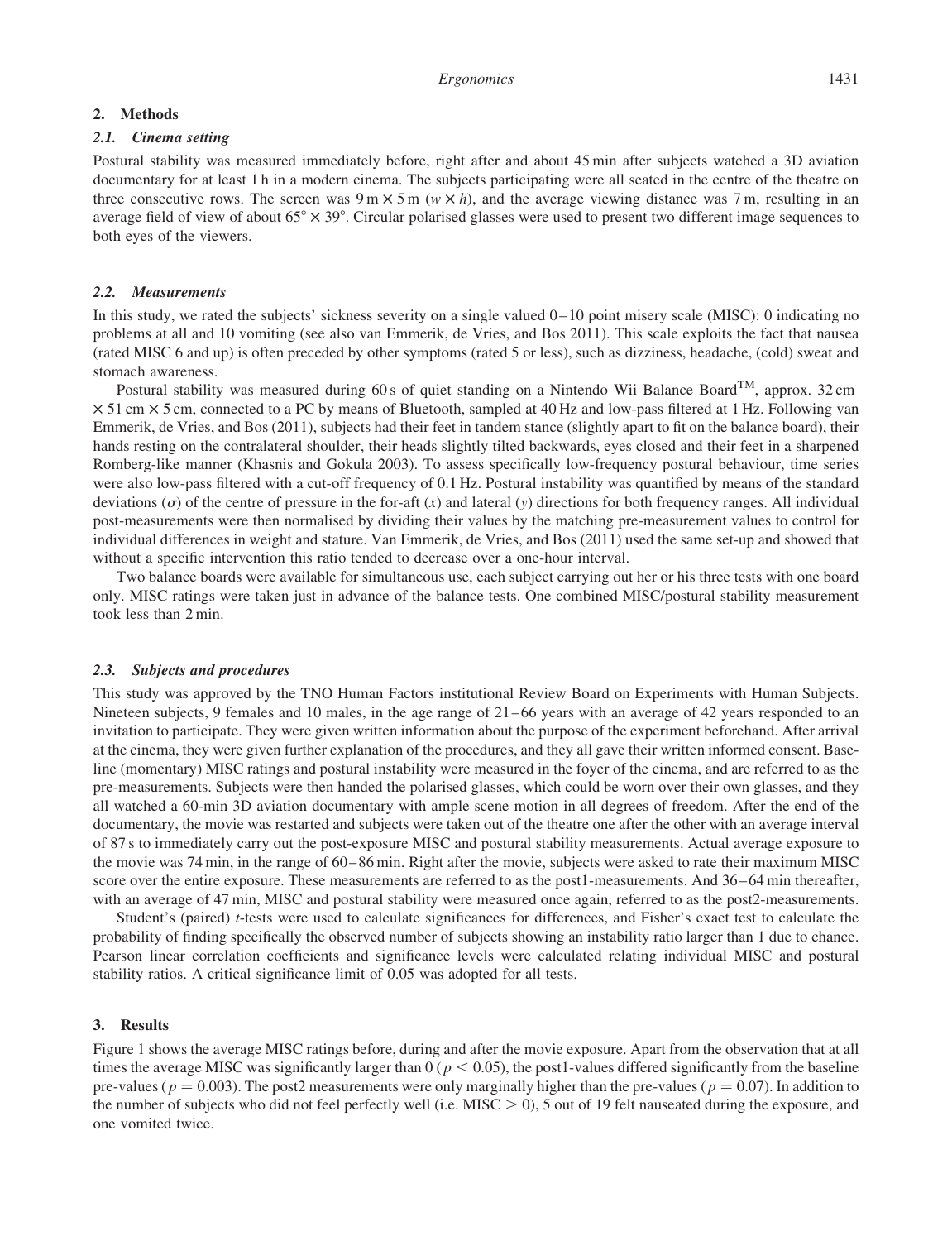

Figure 1. Average observed MISC-ratings before (pre), during (post1) and about 45 min after (post2) watching a 1-h 3D movie. Error bars show the SEM, ratios show the proportion of subjects not feeling perfectly well. \* MISC > 0 with  $p < 0.05$ , \*\* id. with  $p < 0.01$ .

In addition to the subject who vomited and, therefore, had to interrupt watching the movie, two other subjects could not keep upright on the balance board for 1 min without making a corrective step. These three subjects have accordingly been excluded from the postural stability analyses.

Figure 2 shows the average standard deviations for the remaining 16 subjects for the normalised for-aft ( $\sigma x$ ) and lateral  $(\sigma y)$  sway, only low-pass filtered with a cut-off frequency of 1 Hz. This figure also shows the proportion of subjects showing greater instability afterwards than before (i.e. normalised  $\sigma > 1$ ). For these data, only the lateral sway right after the exposure was significantly larger than pre-exposure. Fisher's exact test showed that the chance of observing 12 out of 16 subjects having a postural instability ratio larger than 1 if caused by mere coincidence would only be 0.03 (11 or less giving  $p > 0.05$ ).

Figure 3 similarly shows the postural data when low-pass filtered with a cut-off frequency of 0.1 Hz. In addition to the increase in lateral sway right after the exposure, low-frequency for-aft sway also was increased, and this effect was still



Figure 2. Average standard deviation of for-aft ( $\sigma x$ ) and lateral ( $\sigma y$ ) sway, low-pass filtered at 1 Hz and normalised with respect to the baseline (pre) measurements. Error bars show the SEM, ratios show the proportion of subjects with a normalised standard deviation larger than 1. \*\* A normalised  $\sigma > 1$  with  $p < 0.01$ .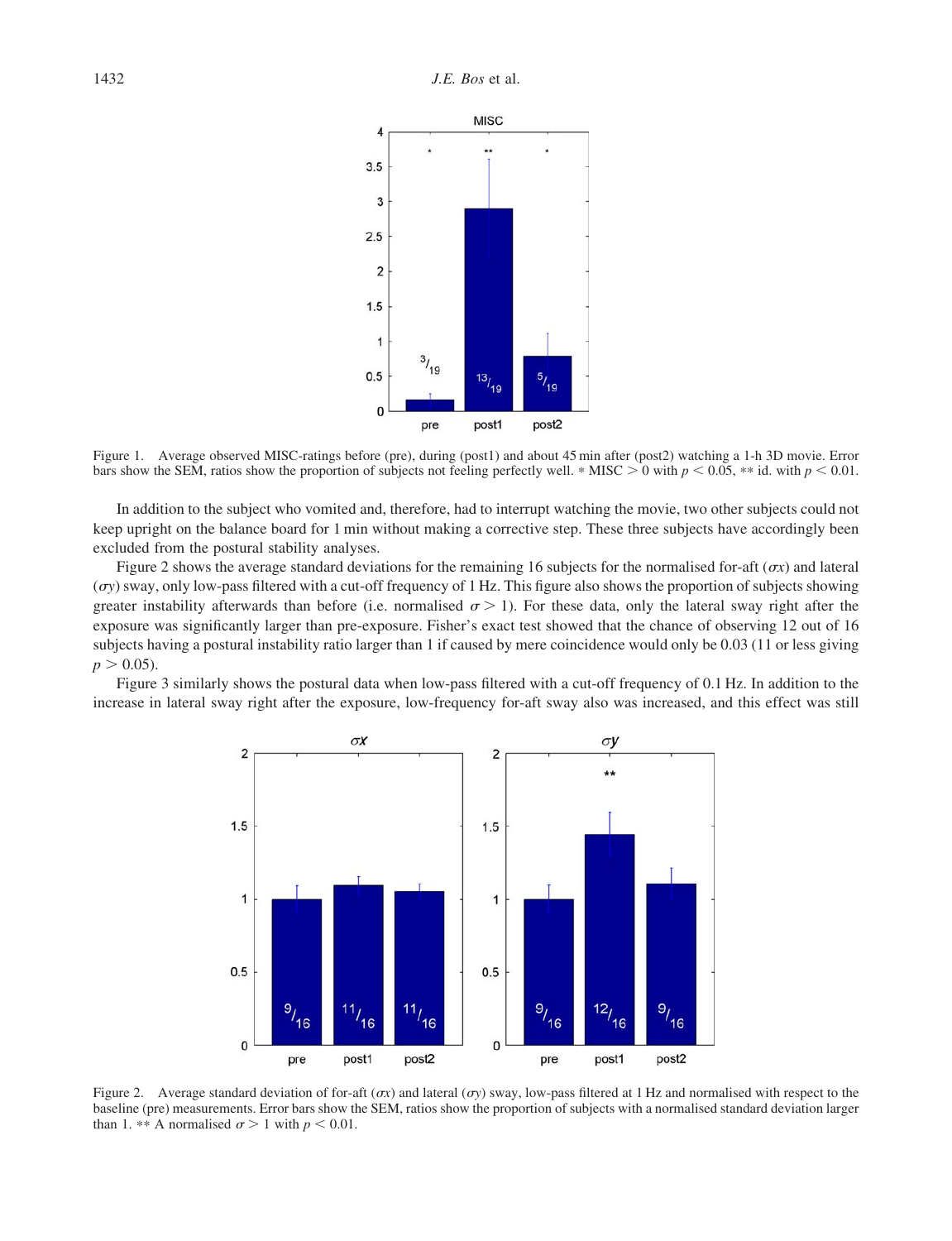

Figure 3. Average standard deviation of for-aft ( $\sigma x$ ) and lateral ( $\sigma y$ ) sway, low-pass filtered at 0.1 Hz and normalised with respect to the baseline (pre) measurements. Error bars show the SEM, ratios show the number of subjects with a normalised standard deviation larger than 1. \* A normalised  $\sigma > 1$  with  $p < 0.05$ , \*\* id. with  $p < 0.01$ .

present after about 45 min. Fisher's exact test applied to the proportion of subjects showing an instability ratio larger than 1 confirms these conclusions here as well.

No significant correlations were observed between the MISC ratings and any of the postural instability ratios.

# 4. Discussion and conclusions

In addition to sickness and postural instability induced by watching motion pictures already known from laboratory studies, in this study we showed that in an unselected sample of cinema goers, significant sickness during and increased postural instability after watching a movie are also an issue in a cinema. Moreover, we showed that the low-frequency  $(< 0.1 Hz$ ) for-aft postural instability component remained significantly elevated for at least 45 min. These conclusions can be drawn both based on sample averages and based on the proportions of subjects showing a larger instability afterwards than prior the exposure. Yet, because the data presented concern an observational study, these conclusions should be substantiated by including a control group.

Although 1 subject (out of 19) did vomit in this experiment, this probably overestimates the sickness incidence observed over a larger population. Inquiries with the cinema staff revealed that about 1 out of every 1000 visitors do actually report a vomiting incidence due to watching a 3D movie, where as many seem to pay a visit to the toilet for the same reason without explicit notice. More people probably suffer from sickness without vomiting, and generally do see the film out, sometimes interrupted by a short pause. These pauses are also used for taking medication against headaches and sickness, as known from requests to the cinema staff. A difference regarding sickness incidences between different 3D movies, both regarding content and duration, is known. Here, we utilised a movie with pronounced 3D effects as well as ample Earth motion (relative to an aircraft fixed camera view), the latter known to affect motion sickness in particular (Bos, Bles, and Groen 2008; Golding et al. 2009, 2012). We, therefore, estimate the actual vomiting incidence to be 1/500 for watching 3D movies in a cinema. Similar observations on 2D movies reveal an estimate of about 1/5000 vomiting occurrences, with the explicit comment that alcohol also seems to be an issue in these cases. Although solid statistics about the overall problem are still lacking, the tenfold difference in estimated sickness incidences between 2D and 3D movies cannot be ascribed to alcohol *per se* (although alcohol may have an aggravating effect), the visual effect most likely being the main reason.

The increase in postural instability immediately after the movie exposure was largest for lateral sway. This effect may be attributed to the quasi-tandem stance used in this experiment, making the test more sensitive for lateral than for for-aft motion. However, when focusing on slow movements only, i.e. movements with frequencies below 0.1 Hz, for-aft motion was affected too. Interestingly this for-aft low-frequency instability remained elevated for at least 45 min after the exposure,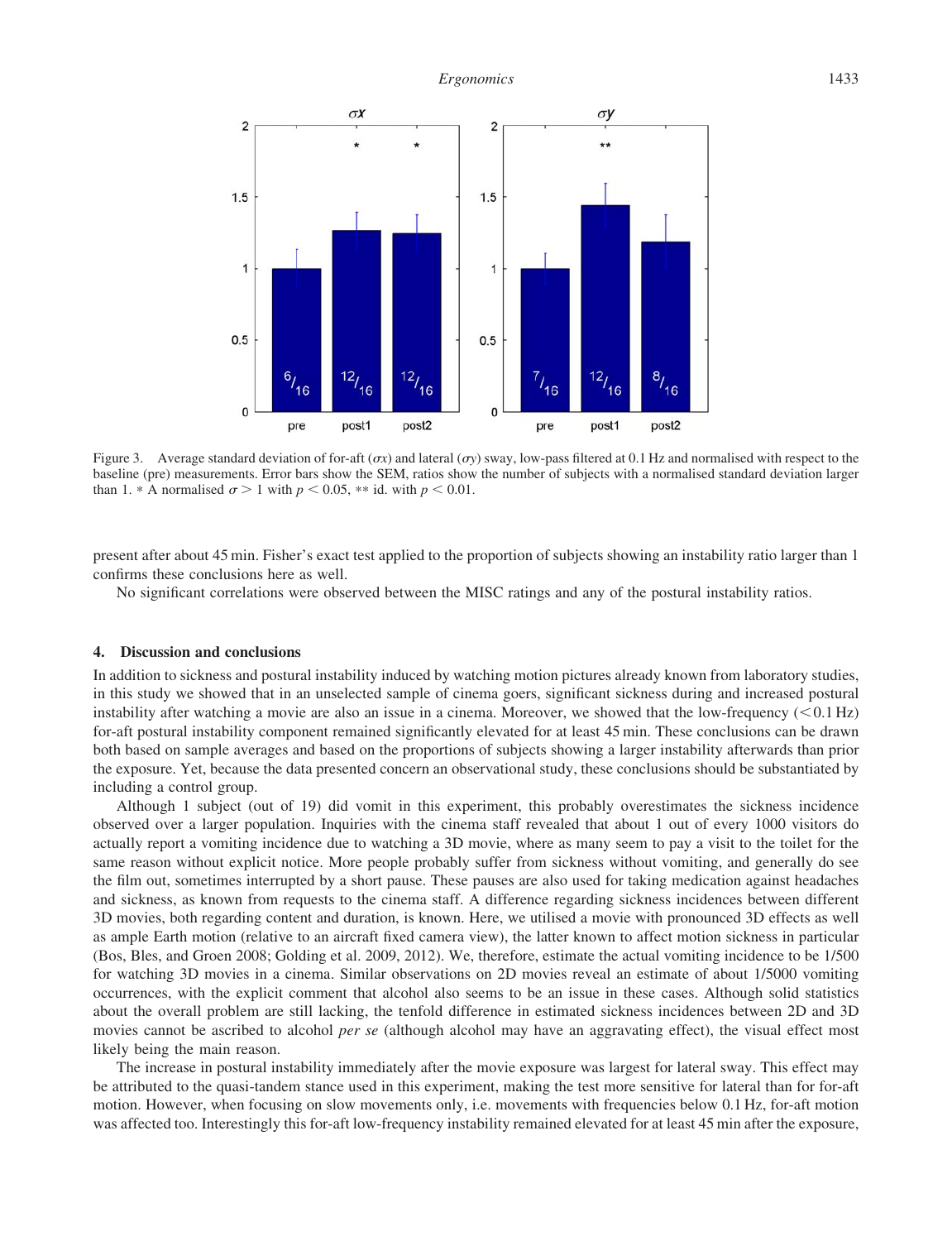whereas lateral sway returned to baseline within that period, irrespective of the frequency tested. Here, we assume that this directional difference relates to an improper depth perception that may typically be associated with artificial 3D images. Binocular viewing, furthermore, has been shown to affect postural stability differently than monocular viewing does (Le and Kapoula 2006), and erroneous depth perception has been shown to cause spatial disorientation and falls on escalators (Cohn and Lasley 1990). As a consequence, it therefore makes sense to assume that watching 3D artificial images causes more sickness and instability than watching 2D images does. Due to the limited design in this study, this hypothesis, however, remains to be validated.

There is yet another reason why watching artificial 3D images may be more provocative with respect to both visually induced motion sickness and postural instability than watching 2D images. When focusing on the effect of internal and external fields of view, it has been assumed that the least sickness occurs when these fields are equal (Draper et al. 2001; Kolasinski 1995). Here, the internal field of view (iFOV) refers to the viewing angle of the camera used to create an image, and the external field of view (eFOV) to the observer's viewing angle when looking at the projection of that image on a screen. However, van Emmerik, de Vries, and Bos (2011), using a variety of iFOV and eFOV settings, reported the most sickness when the two fields of view were equal. As a consequence, they concluded that 'quarantining' as suggested by Golding et al. (2009) is probably an issue, i.e. our central nervous system may be capable of dealing with subtle discrepancies between the iFOV and eFOV, but larger differences are judged unnatural, cannot be dealt with, and therefore lead to less sickness. Also because visually induced motion sickness is absent in labyrinthine-defective patients (Cheung, Howard, and Money 1991), we assume that this sickness is primarily caused by a visual – vestibular conflict, and this conflict is modulated by visual–visual conflicts such as the conflict between the iFOV and eFOV. In line with the quarantining hypothesis (Golding et al. 2009), the effect of this modulation is larger the more natural the visual scene is presented. Because 3D images may give a more natural visual experience than 2D images, 3D images may hence also give rise to more sickness than 2D images, as seems to be the case indeed according to the aforementioned observation of cinema staff.

In contrast to other reports (Fukuda 1975; Owen, Leadbetter, and Yardley 1998; Stoffregen and Smart 1998; Takahashi et al. 1992; van Emmerik, de Vries, and Bos 2011; Reed-Jones et al. 2008; Stoffregen et al. 2008), we did not observe significant correlations between MISC ratings and postural instability ratios in this sample of subjects, neither positive nor negative. One reason may be the relatively large range of ages of the subjects participating in this study, age having an effect on motion sickness (Bos et al. 2007), and older people likely having more non-vestibular postural deficiencies than younger people, thus increasing the variability of data in this study.

Although press and internet notifications do mention negative side effects of watching motion pictures and game playing, solid statistics on these effects are not available. Moreover, these effects mainly focus on accommodation – vergence conflicts with respect to 3D images (Howarth 2011; Pölönen Järvenpää, and Bilcu 2013). Although lens accommodation and (con)vergent eye movements are linked by the central nervous system, watching stereoscopic 3D images requires accommodation to be fixed to the plane of projection and the eyes being able to converge independently from accommodation. It is, therefore, suggested that uncoupling this synergy, especially in young children, hampers a healthy development of vision (see e.g. Italian Ministry of Health 2010). In contrast with these well-known accommodation – vergence conflicts, visual – vestibular conflicts are largely underexposed. Moreover, to our knowledge, such data induced by watching a 3D movie in a cinema had not been published before, this study (partly) filling this gap. Likewise, comparable data from playing computer games and watching home videos are still lacking. Assuming that more time is spent on these activities than on an occasional visit to a cinema, the effects thereof may even be larger. Given our findings presented here, we conclude that visually induced motion sickness and postural instability are cause for concern in consuming stereoscopic 3D images with motion in everyday life.

From an applied point of view, we lastly conclude that this concern may also involve a risk for work-related activities and vehicle or machinery operation. It tells, for example, that in certain countries postural instability is taken as a criterion for safe driving after suspected alcohol intake, and several studies have shown that alcohol may indeed induce postural instability (Modig et al. 2012; Nieschalk et al. 1999). Although comparing the effect of visual motion with that of alcohol is somewhat like comparing apples with oranges, the comparison is yet not completely irrational. Vestibular function is already known to be affected by both (Bos 2011; Bos, Bles, and Groen 2008; Chiang and Young 2007; Modig et al. 2012; Nieschalk et al. 1999; Post et al. 1994; Ross and Mughni 1995). Another indication for possible risks comes from aviation, where it is not uncommon to ground pilots for 12 h after a simulator training, where visual motion is at issue too, and postural instability has been shown as well (Kennedy, Berbaum, and Lilienthal 1997). Yet, to our knowledge, data on the actual risks lacks here too, which also justifies further research on both alcohol and on 2D and 3D visual motion-induced postural instability.

In summary, we conclude that sickness and increased postural instability after watching stereoscopic 3D image motion is an issue in everyday life situations, as shown here in cinema goers, sickness typically returning to baseline shortly after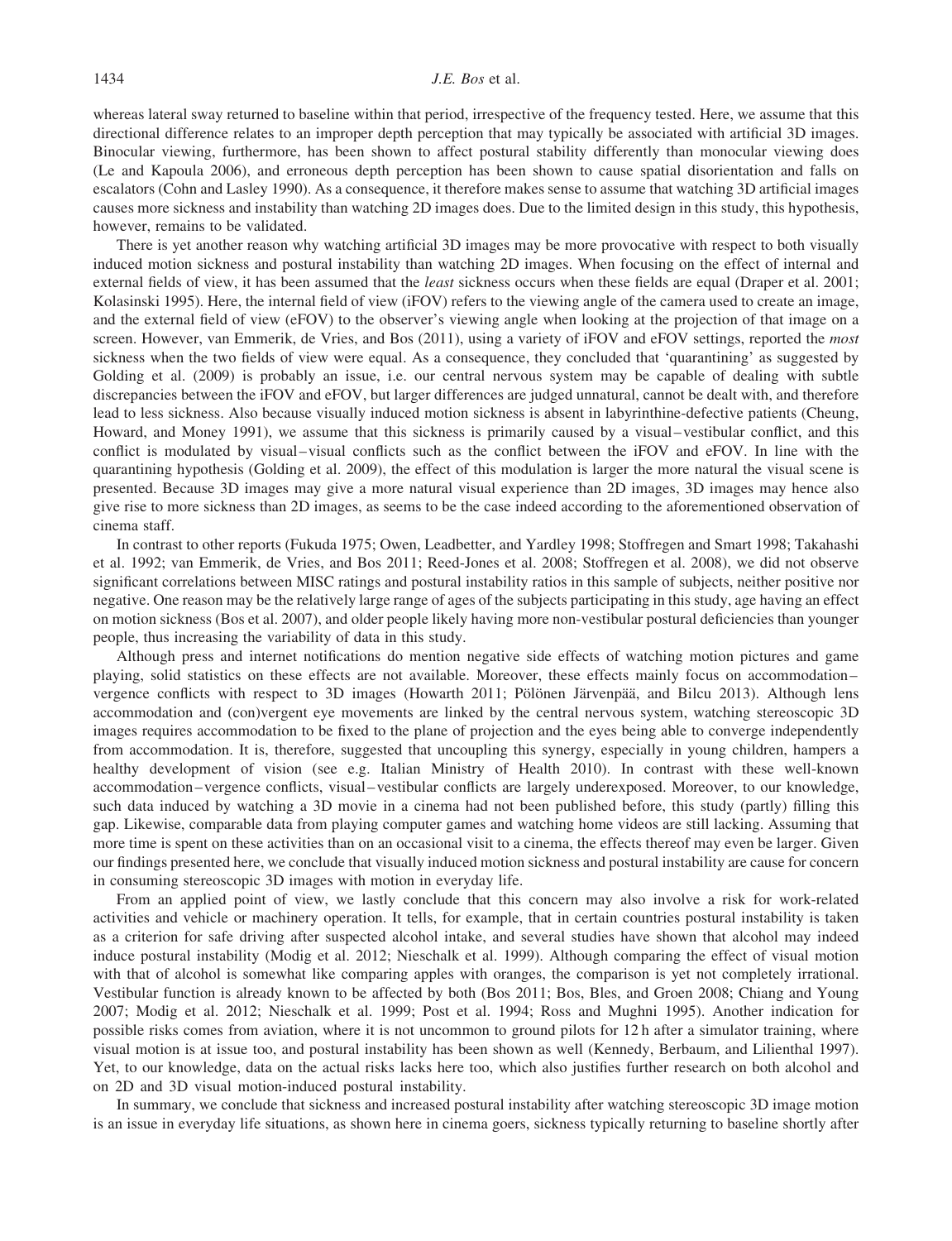#### Ergonomics 1435

the exposure, and low-frequency for-aft postural instability remaining enlarged for at least 45 min. These issues may give a possible, but yet unknown risk for work-related activities and vehicle operation, and 3D visual motion may cause more serious problems than 2D images do. The latter assumption, however, awaits validation.

#### Acknowledgements

This work was facilitated by the Dutch Ministry of Defence within the framework of the project V937 Improved Performance at Motion, by VARA's consumer TV programme Kassa!, and by CineMec Ede, Netherlands. None of these organisations had any involvement in the study design, in the collection, analysis and interpretation of the data, in the writing of the manuscript and in the decision to submit the manuscript for publication. Lidwi van Geest is acknowledged for her help in performing the experiments.

#### Notes

- 1. Email: Wietse.Ledegang@tno.nl
- 2. Email: A.J.A.Lubeck@vu.nl
- 3. Email: J.F.Stins@vu.nl

## References

- Berezin, O. 2010. "Digital Cinema in Russia: Is 3D Still a Driver For the Development of the Cinema Market?" Paper presented at the 3D Media 2010, Liege, Belgium, December 8 – 10. Statistic from kinopoisk.ru.
- Bos, J. E. 2011. "Nuancing the Relationship Between Motion Sickness and Postural Stability." Displays 32: 189–193.
- Bos, J. E., W. Bles, and E. L. Groen. 2008. "A Theory on Visually Induced Motion Sickness." Displays 29: 47–57.
- Bos, J. E., D. Damala, C. Lewis, A. Ganguly, and O. Turan. 2007. "Susceptibility to Seasickness." Ergonomics 50: 890– 901.
- Cheung, B. S. K., I. P. Howard, and K. E. Money. 1991. "Visually-Induced Sickness in Normal and Bilaterally Labyrinthine-Defective Subjects." Aviation, Space and Environmental Medicine 62: 527-531.
- Chiang, H. S., and Y. H. Young. 2007. "Impact of Alcohol on Vestibular Function in Relation to the Legal Limit of 0.25 mg/L Breath Alcohol Concentration." Audiology and Neurotology 12: 183–188.
- Cobb, S. V. G. 1999. "Measurement of Postural Stability Before and After Immersion in a Virtual Environment." Applied Ergonomics 30:  $47 - 57.$
- Cohn, T. E., and D. J. Lasley. 1990. "Wallpaper Illusion: Cause of Disorientation and Falls on Escalators." *Perception* 19: 573–580.
- De Wit, G., P. E. M. Vente, J. E. Bos, and W. Bles. 1999. "The Fast Labyrinth for the Benefit of the Slow Eye [Het snelle labyrint ten dienste van het trage oog]." Nederlands Tijdschrift KNO-Heelkunde 5: 7 – 10.
- Draper, M. H., E. S. Viire, T. A. Furness, and V. J. Gawron. 2001. "Effects of Image Scale and System Time Delay on Simulator Sickness Within Head-Coupled Virtual Environments." Human Factors 43: 129-146.
- Feenstra, P. J., J. E. Bos, and R. N. H. W. van Gent. 2011. "A Visual Display Enhancing Comfort by Counteracting Airsickness." Displays 32: 194– 200.
- Fukuda, T. 1975. "Postural Behavior and Motion Sickness." Acta Otolaryngologica Supplement 330: 9 14.
- Golding, J. F., A. Arun, E. Wortley, K. Wotton-Hamrioui, S. Cousins, and M. A. Gresty. 2009. "Off-Vertical Axis Rotation of the Visual Field and Nauseogenicity." Aviation, Space and Environmental Medicine 80: 516–521.
- Golding, J. F., K. Doolan, A. Acharya, M. Tribak, and M. A. Gresty. 2012. "Cognitive Cues and Visually Induced Motion Sickness." Aviation Space and Environmental Medicine 83: 477– 482.
- Horlings, C. G. C., M. G. Carpenter, U. M. Kung, F. Honegger, B. Wiederhold, and J. H. J. Allum. 2009. "Influence of Virtual Reality on Postural Stability During Movements of Quiet Stance." Neuroscience Letters 451: 227-231.
- Howarth, P. A. 2011. "Potential Hazards of Viewing 3-D Stereoscopic Television, Cinema and Computer Games: A Review." Ophthalmic and Physiological Optics 31: 111– 122.
- Italian Ministry of Health. 2010. "3D Glasses for Viewing Motion Pictures." DFPREV 0012486-P-17/03/2010, http://www.otticiweb.it/i nformazioni/2010/occhiali3d.pdf
- Kennedy, R. S., K. S. Berbaum, and M. G. Lilienthal. 1997. "Disorientation and Postural Ataxia Following Flight Simulation." Aviation, Space and Environmental Medicine 68: 13 –17.
- Kennedy, R. S., and K. M. Stanney. 1996. "Postural Instability Induced by Virtual Reality Exposure: Development of a Certification Protocol." International Journal of Human–Computer Interaction 8: 25 – 47.
- Khasnis, A., and R. M. Gokula. 2003. "Romberg's Test." Journal of Postgraduate Medicine 49: 169–172.
- Kolasinski, G. 1995. Simulator Sickness in Virtual Environments. United States Army Research Institute for the Behavioral and Social Sciences, Orlando, Technical Report 1027.
- Le, T. T., and Z. Kapoula. 2006. "Distance Impairs Postural Stability Only Under Binocular Viewing." Vision Research 46: 3586– 3593.
- Loader, B., W. Gruther, C. A. Mueller, G. Neuwirth, S. Thurner, K. Ehrenberger, and C. Mittermaier. 2007. "Improved Postural Control After Computerized Optokinetic Therapy Based on Stochastic Visual Stimulation in Patients with Vestibular Dysfunction." Journal of Vestibular Research 17: 131– 136.
- Modig, F., M. Patel, M. Magnusson, and P. A. Fransson. 2012. "Study I: Effects of 0.06% and 0.10% Blood Alcohol Concentration on Human Postural Control." Gait and Posture 35: 410-418.
- Nieschalk, M., C. Ortmann, A. West, F. Schmal, W. Stoll, and G. Fechner. 1999. "Effects of Alcohol on Body-Sway Patterns in Human Subjects." International Journal of Legal Medicine 112: 253– 260.
- Owen, N., A. G. Leadbetter, and L. Yardley. 1998. "Relationship Between Postural Control and Motion Sickness in Healthy Subjects." Brain Research Bulletin 47: 471-474.